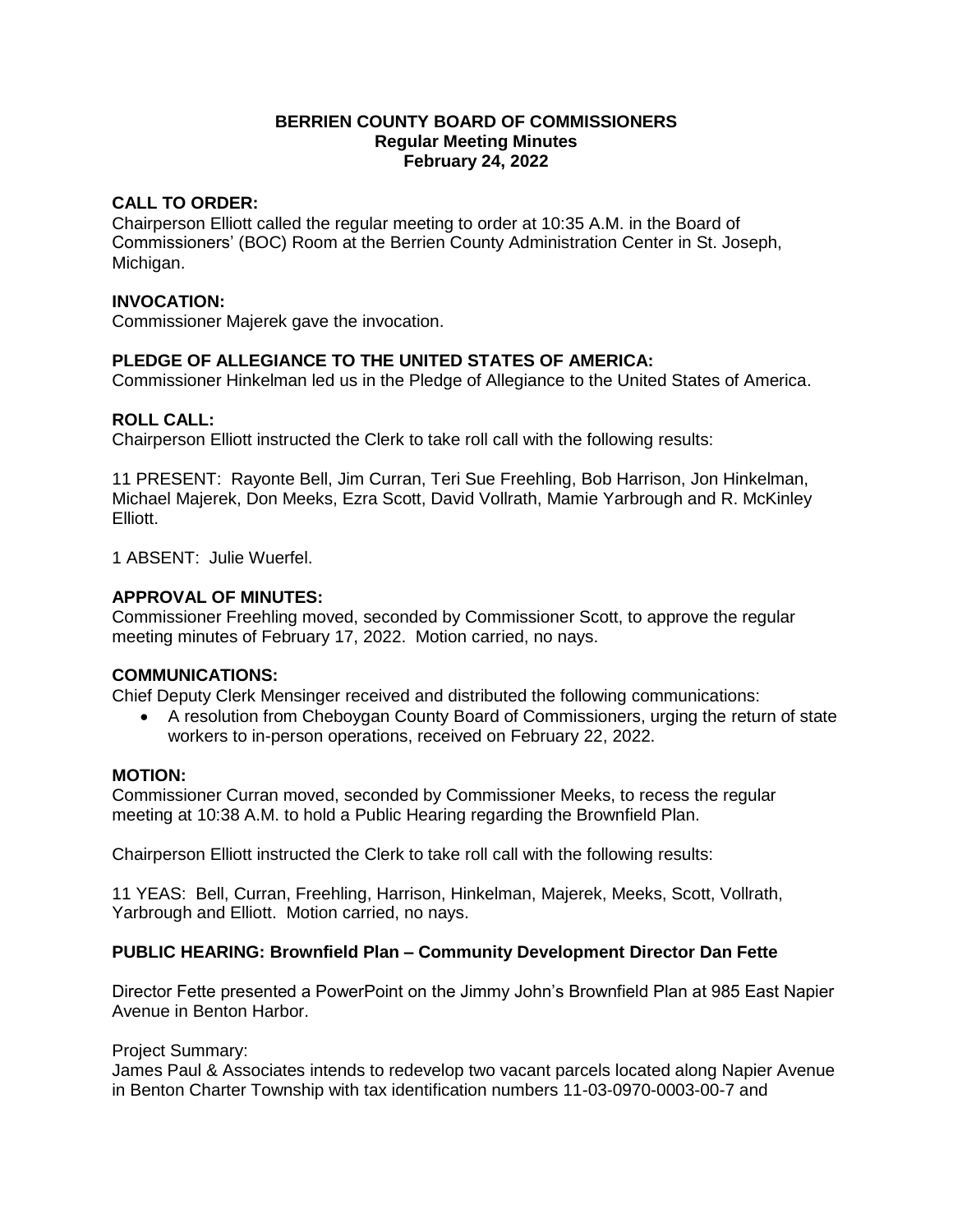11-03-0970-0005-02-6. The redevelopment will include the construction of a 1,100 square foot commercial building which will serve as the location of a Jimmy John's restaurant franchise. To accomplish this, the developer must perform certain activities that are eligible for brownfield tax increment financing reimbursement. These activities include site investigations, demolition, disposal of contaminated soils, vapor intrusion controls and due care documentation. The total eligible activities are estimated to cost \$158,204. Upon completion the site will have an estimated taxable value of \$525,000.

### Project Eligibility:

A Limited Site Investigation (LSI) of the Property has confirmed the presence of contamination (tetrachlororethene) in excess of established criteria and the Property has been determined to be a "facility" under Part 201 of Public Act 451. A "facility" is defined by the Michigan Department of Environment, Great Lakes, and Energy (EGLE) as property where a hazardous substance in excess of the established state cleanup standards for a residential property has been released, deposited, disposed of, or otherwise comes to be located. Based on the results of LSI, contamination impacts to soil, groundwater, and soil gas vapor are confirmed as having occurred at the site. Therefore, the Property constitutes "eligible property" as defined in Act 381.

### Section 13 Requirements:

Director Fette reviewed the summary of the eligible activities and description of costs intended to be paid for with tax increment revenues (MCLA 125.2663 (2) (a) (b)). This included a letter from the Benton Charter Township Supervisor which indicated support for this plan and requested that the County Board of Commissioners adopt this plan.

Discussion was held.

Commissioner Vollrath moved, seconded by Commissioner Scott, to close the Public Hearing at 10:48 A.M. and return to the regular Board of Commissioners meeting.

Chairperson Elliott instructed the Clerk to take roll call with the following results:

11 YEAS: Curran, Freehling, Harrison, Hinkelman, Majerek, Meeks, Scott, Vollrath, Yarbrough, Bell and Elliott. Motion carried, no nays.

#### **PRESENTATIONS:**

# **Broadband Survey Story Map Presentation – Southwest Michigan Planning Commission Director John Egelhaaf via ZOOM**

Director Egelhaaf presented an Executive Summary of Broadband in Berrien County.

The data used for this presentation was derived from a 2021 survey conducted to determine the state of broadband coverage in Berrien County. The results illustrate the unmet need throughout the county. The survey showed that only 35.7% of respondents had access to internet that functions at broadband speeds (25 Mbps download / 3 Mbps upload). Just as many reported having no internet connection either due to the service not being offered or because of excessively high cost. Levels of satisfaction were also low, with only 37% reporting that they were satisfied with the internet services provider options at their homes.

Discussion followed.

This full report is available at: <https://storymaps.arcgis.com/stories/2ada22445343407b9314d3252a0a5406>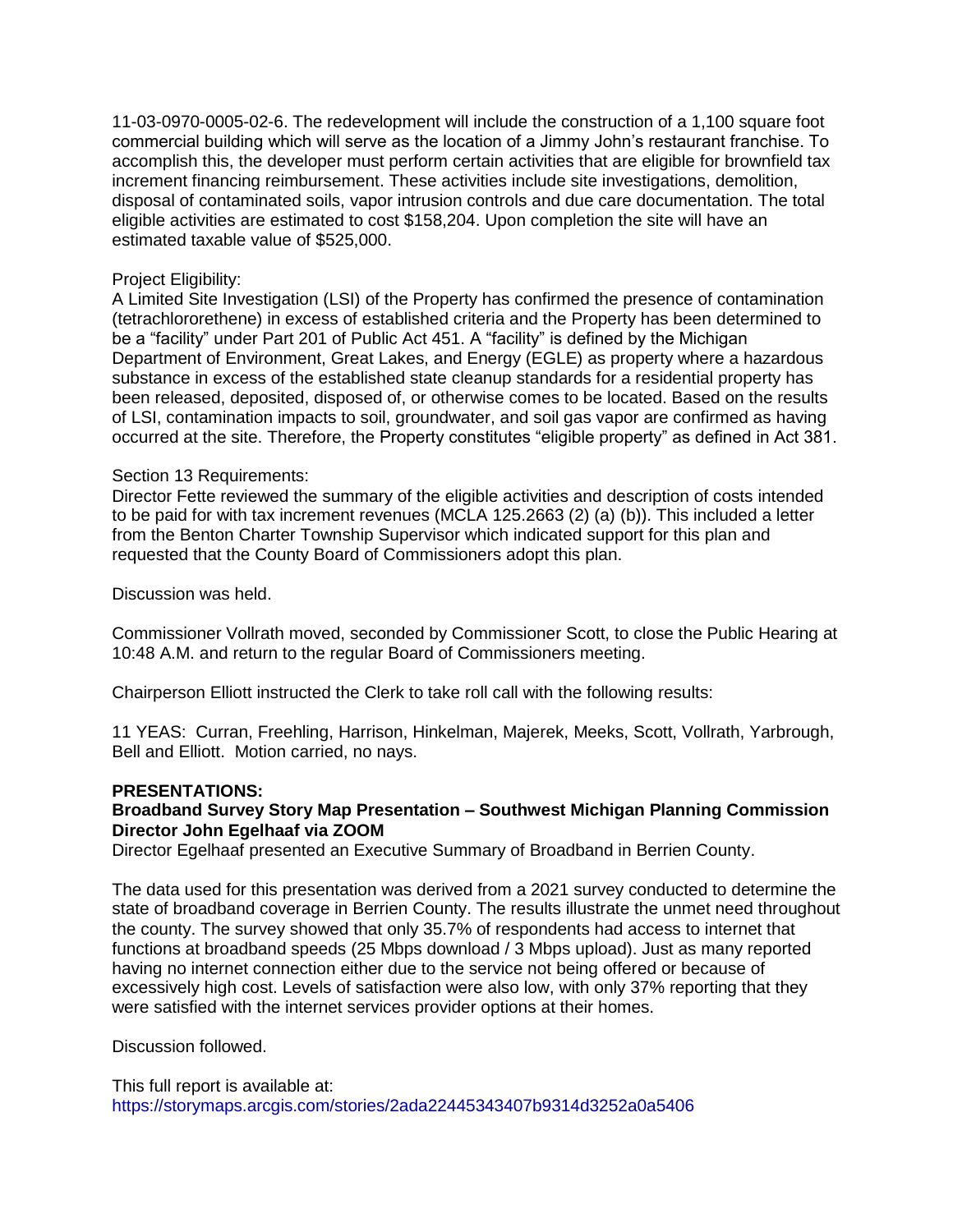### **Berrien County Animal Control (BCAC) Department – Director Tiffany Peterson**

In February 2020, the Berrien County Animal Control was hit with the corona virus/COVID-19 pandemic and once again BCAC was faced with some unique challenges. In April of 2020, things were in full swing and Director Peterson had to activate BCAC EOC officer Sara Orpurt. At one point, Sara brought to Director Peterson's attention the phone call she had been involved with in April of 2020. There was a "Town Hall Meeting" that took place via phone and Sara was called to attend. This particular meeting consisted of multiple state representatives, but Sara was the only Berrien County individual on this call. Governor Whitmer had one of her staff request that Sara stay on the line at the end of the meeting so she could personally thank her and the department. The BCAC was the first Animal Control in Michigan to start an "emergency COVID-19 pet food pantry", this model ended up being shared/promoted throughout the state.

Governor Whitmer and Lieutenant Governor Gilchrist presented the Berrien County Animal Control with a Special Tribute in recognition of their excellent service to the communities of Berrien County and a special recognition to Sara Orpurt for her service and dedication to BCAC and her willingness to go above and beyond to help her community during challenging times.

**PUBLIC COMMENT REGARDING RESOLUTIONS: Public comments at this portion of the meeting must be related to resolutions listed on today's agenda only. Those speaking during public comments may do so no longer than two minutes and shall identify themselves by name and city, township, or village (Article III, 3.9B-C):** None.

#### **CONSENT CALENDAR:**

Commissioner Vollrath moved, seconded by Commissioner Harrison, to approve the consent calendar as presented.

| Resolution # | <b>Descriptions</b>                                   |
|--------------|-------------------------------------------------------|
| F2202020     | <b>Weekly Bills</b>                                   |
| B2202067     | <b>Weekly Requisitions</b>                            |
| F2202190     | <b>Brownfield Plan Approval</b>                       |
| A2202204     | Approve Intergovernmental Agreement St. Joseph County |
| B2202206     | <b>March Restaurant Month</b>                         |
| P2202207     | Agreement for Veteran's Office Renovation             |

Chairperson Elliott instructed the Clerk to take roll call with the following results:

11 YEAS: Freehling, Harrison, Hinkelman, Majerek, Meeks, Scott, Vollrath, Yarbrough, Bell, Curran and Elliott. Motion carried, no nays.

# **ADDED RESOLUTIONS:** None.

**COMMITTEE REPORTS:** The Administration, Finance and Personnel and Human Services Committees presented their committee reports. Committee minutes are available at www.berriencounty.org.

# **COMMISSIONER REPORTS:**

Commissioners gave their outside reports.

Commissioner Yarbrough departed the meeting at 11:42 A.M.

# **ADMINISTRATOR REPORT: Administrator Brian Dissette via Zoom.**